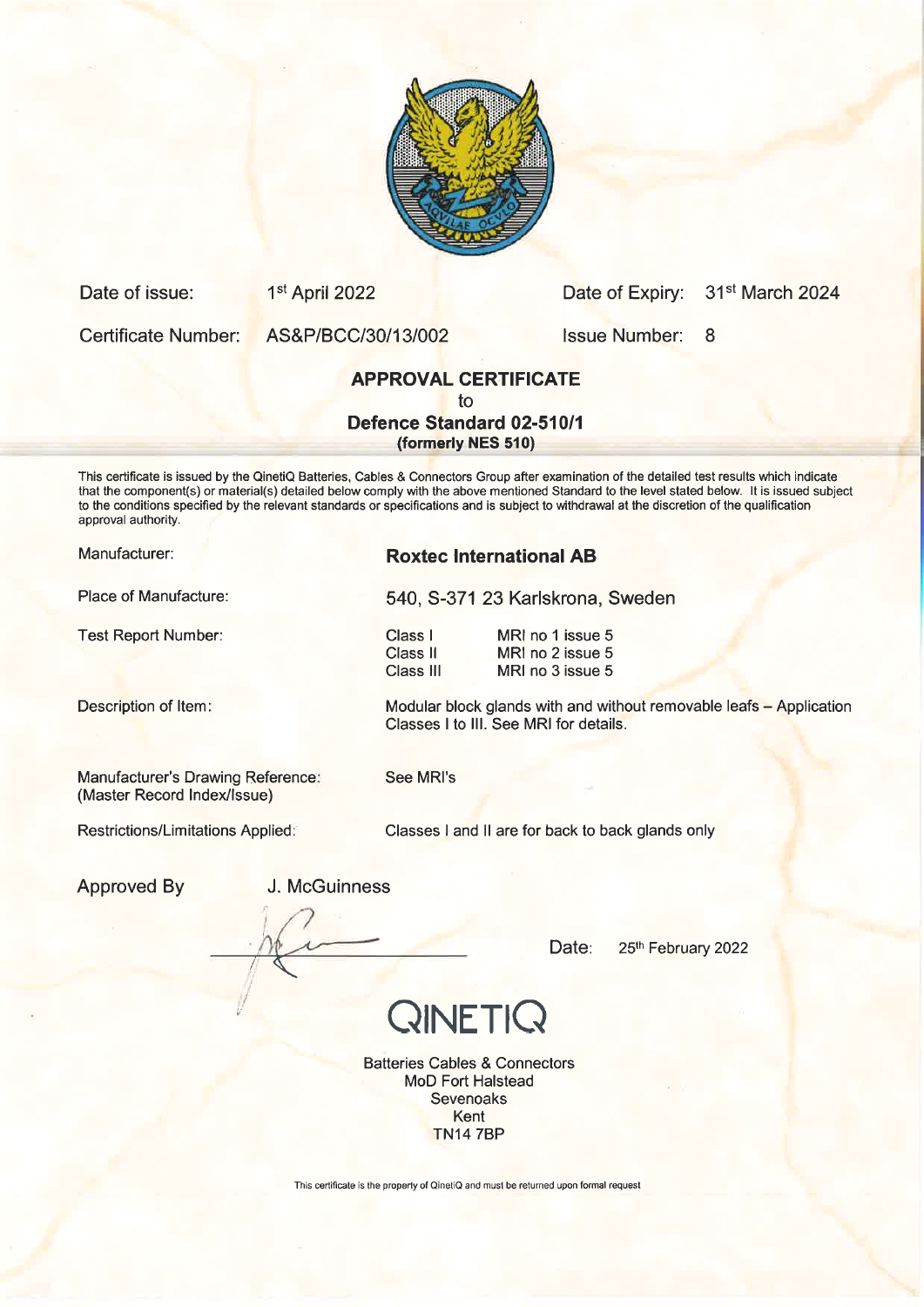## Approval Reports Master Record Index

| <b>Index No</b>      | <b>MRI No. 1</b>                                                                                                                                                                            |  |
|----------------------|---------------------------------------------------------------------------------------------------------------------------------------------------------------------------------------------|--|
| <b>Issue/date</b>    | 5                                                                                                                                                                                           |  |
| <b>Specification</b> | <b>Defence Standard 02-510/1</b>                                                                                                                                                            |  |
|                      | (formerly NES 510)                                                                                                                                                                          |  |
| <b>Manufacturer</b>  | <b>Roxtec International AB</b>                                                                                                                                                              |  |
| <b>Product</b>       | 1. EMP protected dual barrier rectangular transits of type<br>Roxtec SBTB, SRBTB or SRCBTB, with or without<br>flange, installed with Roxtec RM ES or PE modules and Roxtec<br>accessories. |  |
|                      | 2. Round type R-Frame with Roxtec RM or RM ES/PE modules<br>or RS/RS EMC seals, installed in sleeves back to back.                                                                          |  |

Application

Decks and Superstructure

| Clause | Requirement                        | Report No.                  | <b>Date</b>   |
|--------|------------------------------------|-----------------------------|---------------|
| 10.2   | <b>Pneumatic Pressure Testing</b>  | 950818 & Test               | 1999          |
|        |                                    | Programme                   | 05-06-92      |
| 10.3   | <b>Hydraulic Pressure Testing</b>  | 950818 & Test               | 1999          |
|        |                                    | Programme                   | 05-06-92      |
| 11     | <b>Thermal Cycle Tests</b>         | 99F2724                     | 28/07/99      |
| 12.1   | <b>Fluid Contamination</b>         | DERA/EL/PCS/970474/1        | 01/03/99      |
| 12.2   | Acid-Laden Atmosphere              | TP-M224705A-99              | Various       |
| 12.3   | <b>Mould Growth</b>                | TP-M224705A-99              | Various       |
| 12.4   | Salt-Laden Atmosphere              | TP-M224705A-99              | Various       |
| 12.5   | <b>Solar Radiation</b>             | 93-01                       | 06/01/93      |
| 13.2   | Vibration                          | DERA/EL/TMS 970474/2        | Aug 99        |
| 13.3   | <b>Shock</b>                       | <b>DERA/EL/TMS 970474/2</b> | <b>Aug 99</b> |
| 14     | <b>Fire Testing</b>                | Sintef 22N007.08            | 09/09/99      |
| 14.1   | Smoke Index                        | 01.23236.18.121a            | 27/08/18      |
| 14.1   | <b>Toxicity Index</b>              | ICL/H18/10070 & 10071       | 25/08/18      |
| 15     | <b>Testing Of Emp-Proof Glands</b> | 94/1459 & 94/1460           | 06/06/94      |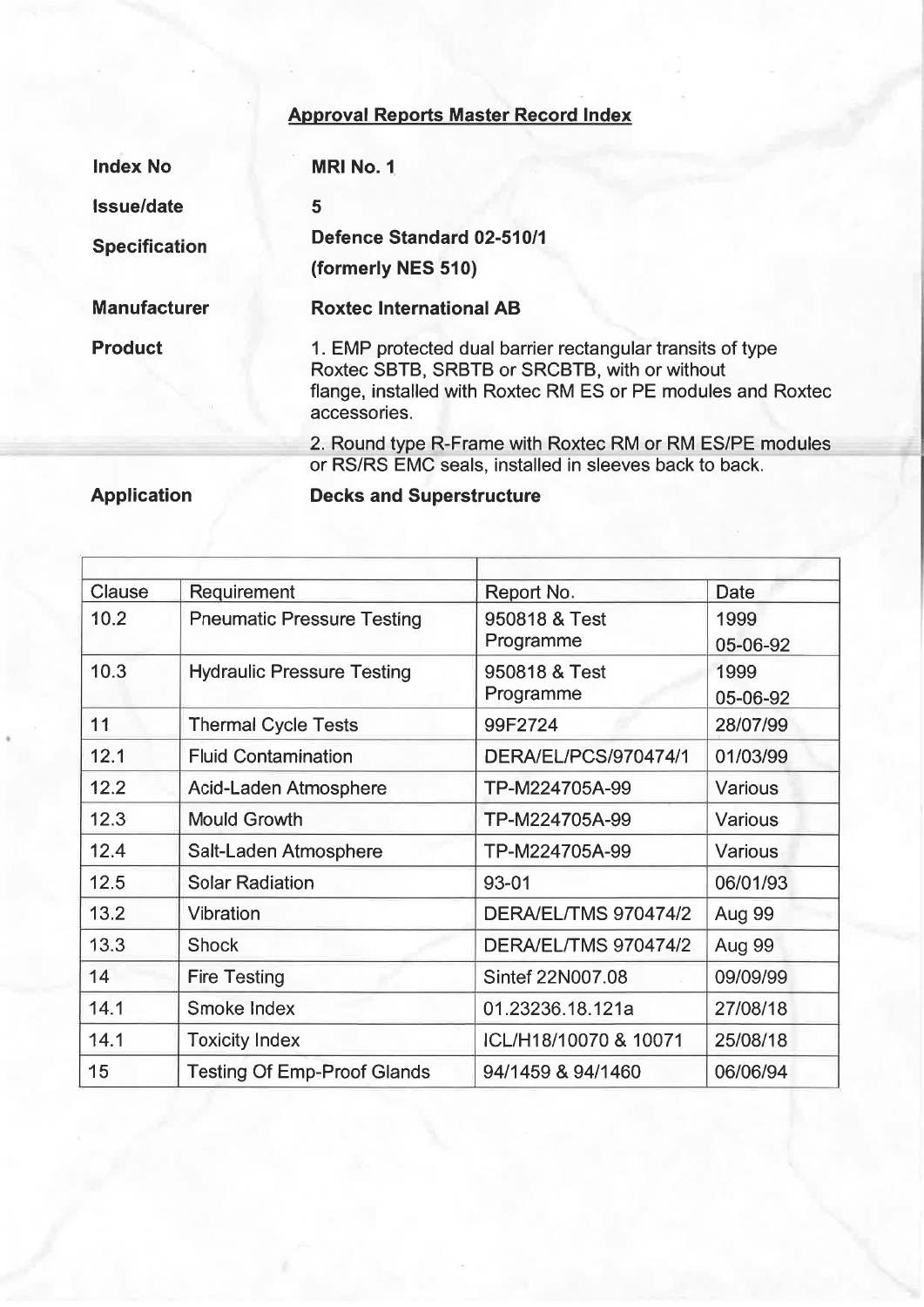## Approval Reports Master Record lndex

| <b>Index No</b>      | <b>MRI No. 2</b>                                                                                                                                                  |
|----------------------|-------------------------------------------------------------------------------------------------------------------------------------------------------------------|
| <b>Issue/date</b>    | 5                                                                                                                                                                 |
| <b>Specification</b> | Defence Standard 02-510/1                                                                                                                                         |
|                      | (formerly NES 510)                                                                                                                                                |
| <b>Manufacturer</b>  | <b>Roxtec International AB</b>                                                                                                                                    |
| <b>Product</b>       | 1. Dual barrier rectangular transits of type Roxtec SBTB,<br>SRBTB or SRCBTB, with or without flange, installed with<br>Roxtec RM modules and Roxtec accessories. |
|                      | 2. Round type R-Frame with Roxtec RM modules or RS seals,<br>installed in sleeves back to back.                                                                   |

Application

lnternal Pressure Bulkheads

| Clause | Requirement                        | Report No.                  | <b>Date</b>      |
|--------|------------------------------------|-----------------------------|------------------|
| 10.2   | <b>Pneumatic Pressure Testing</b>  | 950818 & Test<br>Programme  | 1999<br>05-06-92 |
| 10.3   | <b>Hydraulic Pressure Testing</b>  | 950818 & Test<br>Programme  | 1999<br>05-06-92 |
| 11     | <b>Thermal Cycle Tests</b>         | 99F2724                     | 28/07/99         |
| 12.1   | <b>Fluid Contamination</b>         | DERA/EL/PCS/970474/1        | 01/03/99         |
| 12.2   | Acid-Laden Atmosphere              | TP-M224705A-99              | <b>Various</b>   |
| 12.3   | <b>Mould Growth</b>                | TP-M224705A-99              | Various          |
| 12.4   | Salt-Laden Atmosphere              | TP-M224705A-99              | Various          |
| 12.5   | <b>Solar Radiation</b>             | 93-01                       | 06/01/93         |
| 13.2   | <b>Vibration</b>                   | DERA/EL/TMS 970474/2        | <b>Aug 99</b>    |
| 13.3   | <b>Shock</b>                       | <b>DERA/EL/TMS 970474/2</b> | Aug 99           |
| 14     | <b>Fire Testing</b>                | Sintef 22N007.08            | 09/09/99         |
| 14.1   | Smoke Index                        | 01.23236.18.121a            | 27/08/18         |
| 14.1   | <b>Toxicity Index</b>              | ICL/H18/10070 & 10071       | 25/08/18         |
| 15     | <b>Testing Of Emp-Proof Glands</b> | N/A                         |                  |